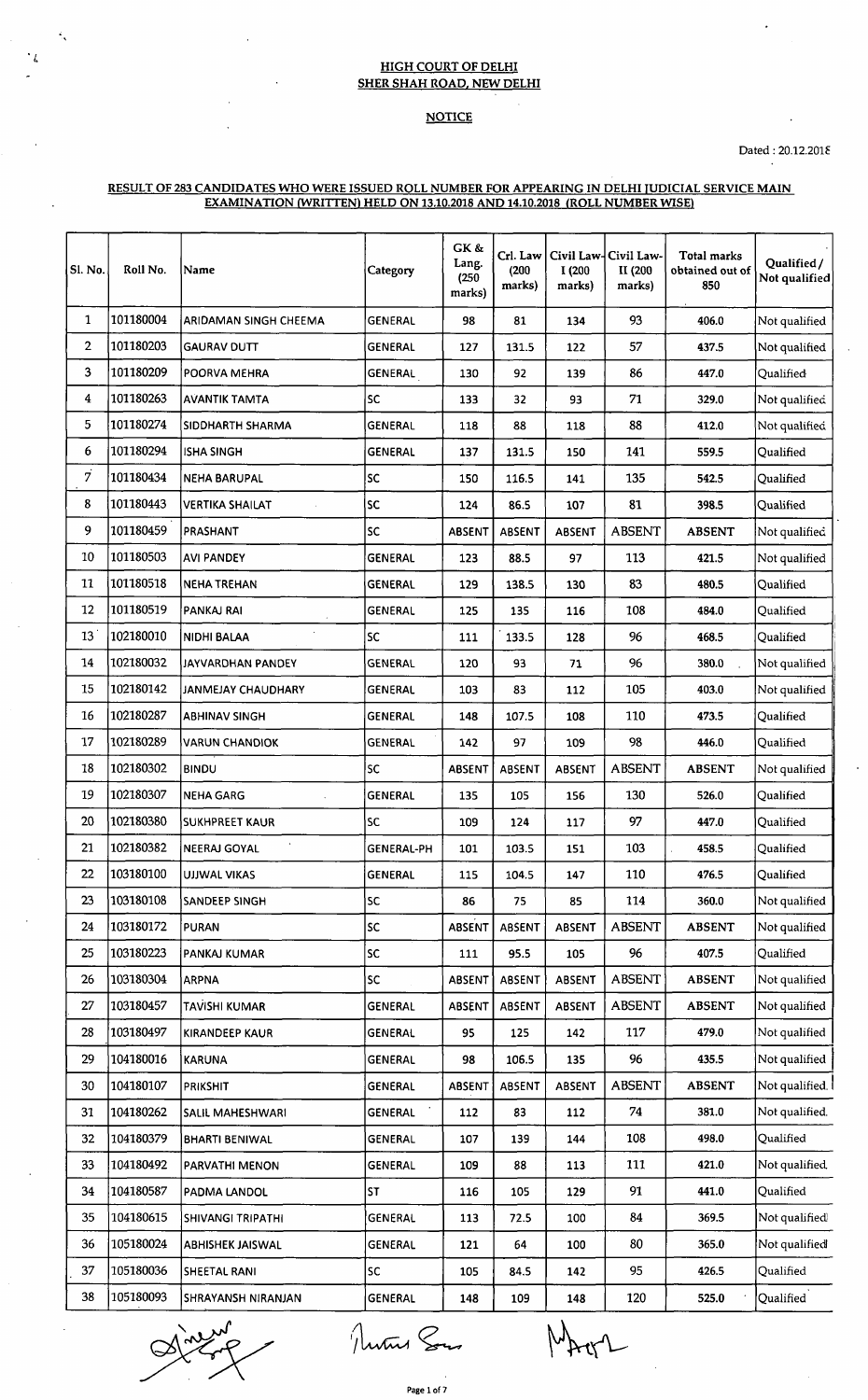| Sl. No. | Roll No.  | Name                        | Category          | GK &<br>Lang.<br>(250)<br>marks) | Crl. Law<br>(200)<br>marks) | Civil Law-<br>I (200<br>marks) | Civil Law-<br>II (200<br>marks) | Total marks<br>obtained out of<br>850 | Qualified/<br>Not qualified |
|---------|-----------|-----------------------------|-------------------|----------------------------------|-----------------------------|--------------------------------|---------------------------------|---------------------------------------|-----------------------------|
| 39      | 105180171 | <b>PREETI</b>               | <b>GENERAL</b>    | 131                              | 91.5                        | 138                            | 110                             | 470.5                                 | Qualified                   |
| 40      | 105180279 | RAGHAV SHARMA               | GENERAL           | 114                              | 113                         | 146                            | 112                             | 485.0                                 | Qualified                   |
| 41      | 105180327 | <b>RISHIKA SRIVASTAVA</b>   | <b>GENERAL</b>    | 163                              | 145.5                       | 137                            | 138                             | 583.5                                 | Qualified                   |
| 42      | 105180332 | <b>NISHA SANDHU</b>         | SC                | 82                               | 18.5                        | 106                            | 89                              | 295.5                                 | Not qualified               |
| 43      | 106180192 | <b>ROOPALI SINGH</b>        | SC                | 61                               | 46                          | 89                             | 65                              | 261.0                                 | Not qualified               |
| 44      | 106180213 | <b>KASHISH MATTA</b>        | <b>GENERAL</b>    | <b>ABSENT</b>                    | ABSENT                      | <b>ABSENT</b>                  | <b>ABSENT</b>                   | <b>ABSENT</b>                         | Not qualified               |
| 45      | 106180274 | GAGAN                       | SC                | 101                              | 80.5                        | 127                            | 78                              | 386.5                                 | Qualified                   |
| 46      | 106180313 | <b>PRATYUSH CHATURVEDI</b>  | <b>GENERAL</b>    | 111                              | 95                          | 72                             | 89                              | 367.0                                 | Not qualified               |
| 47      | 106180331 | <b>DIGVIJAY</b>             | <b>GENERAL</b>    | 122                              | 81                          | 103                            | 82                              | 388.0                                 | Not qualified               |
| 48      | 106180466 | <b>MAYANK SINGH</b>         | <b>SC</b>         | 122                              | 41.5                        | 103                            | 81                              | 347.5                                 | Not qualified               |
| 49      | 106180539 | <b>PRATIBHA</b>             | <b>SC</b>         | 96                               | 48.5                        | 101                            | 91                              | 336.5                                 | Not qualified               |
| 50      | 106180583 | <b>ITOYL</b>                | <b>ST</b>         | 90                               | 53                          | 107                            | 61                              | 311.0                                 | Not qualified               |
| 51      | 106180623 | <b>HIMANSHU TANWAR</b>      | SC                | 102                              | 84.5                        | 127                            | 88                              | 401.5                                 | Qualified                   |
| 52      | 106180664 | <b>DEV SAROHA</b>           | <b>GENERAL</b>    | 113                              | 105                         | 134                            | 114                             | 466.0                                 | Qualified                   |
| 53      | 107180124 | RAJNI KHERIA                | <b>SC</b>         | <b>ABSENT</b>                    | <b>ABSENT</b>               | <b>ABSENT</b>                  | <b>ABSENT</b>                   | <b>ABSENT</b>                         | Not qualified               |
| 54      | 107180204 | <b>VISVESH</b>              | <b>GENERAL</b>    | 156                              | 146                         | 143                            | 113                             | 558.0                                 | Qualified                   |
| 55      | 107180215 | <b>AZAD SEHRAWAT</b>        | <b>GENERAL</b>    | 114                              | 122                         | 130                            | 123                             | 489.0                                 | Qualified                   |
| 56      | 107180238 | <b>RENU</b>                 | SC                | 92                               | 113.5                       | 132                            | 145                             | 482.5                                 | Qualified                   |
| 57      | 107180341 | <b>ASHISH JAIPAL</b>        | SC                | 82                               | 40                          | 126                            | 100                             | 348.0                                 | Not qualified               |
| 58      | 107180525 | DIVJYOT SANDHU              | <b>GENERAL</b>    | 104                              | 129.5                       | 137                            | 134                             | 504.5                                 | Oualified                   |
| 59      | 107180730 | KANIKA GOYAL                | <b>GENERAL</b>    | 116                              | 114                         | 142                            | 105                             | 477.0                                 | Qualified                   |
| 60      | 107180758 |                             | <b>GENERAL-PH</b> | 83                               | 50                          | 99                             | 66                              | 298.0                                 | Not qualified               |
|         |           | <b>SUMIT KUMAR YADAV</b>    |                   |                                  |                             |                                |                                 |                                       |                             |
| 61      | 107180762 | <b>SUMAN CHOUDHARY</b>      | <b>GENERAL-PH</b> | 118                              | 67                          | 108                            | 87                              | 380.0                                 | Not qualified               |
| 62      | 108180077 | <b>AJAY NARWAL</b>          | <b>SC</b>         | 127                              | 88                          | 123                            | 98                              | 436.0                                 | Qualified                   |
| 63      | 108180091 | <b>PRABHJOT SINGH SETHI</b> | <b>GENERAL</b>    | 92                               | 96                          | 138                            | 98                              | 424.0                                 | Not qualified               |
| 64      | 108180108 | <b>CHHAYA TYAGI</b>         | <b>GENERAL</b>    | 173                              | 93                          | 141                            | 118                             | 525.0                                 | Qualified                   |
| 65      | 108180114 | <b>SHRUTI SHARMA</b>        | <b>GENERAL</b>    | 124                              | 123                         | 143                            | 112                             | 502.0                                 | Qualified                   |
| 66      | 108180125 | ARUSHI PARWAL               | <b>GENERAL</b>    | 126                              | 143                         | 138                            | 139                             | 546.0                                 | Qualified                   |
| 67      | 108180221 | <b>MEENAKSHI SINGH</b>      | SC                | 93                               | 90.5                        | 96                             | 107                             | 386.5                                 | Qualified                   |
| 68      | 108180244 | <b>SONICA MEENA</b>         | SΤ <sup>΄</sup>   | <b>ABSENT</b>                    | ABSENT                      | ABSENT                         | <b>ABSENT</b>                   | <b>ABSENT</b>                         | Not qualified,              |
| 69      | 108180253 | <b>ADITYA</b>               | <b>GENERAL</b>    | 104                              | 85                          | 122                            | 104                             | 415.0                                 | Not qualified               |
| 70      | 108180266 | <b>SEEMA NIRMAL</b>         | <b>SC</b>         | 107                              | 98.5                        | 121                            | 104                             | 430.5                                 | Qualified                   |
| 71      | 108180267 | <b>SIMRAN</b>               | SC                | 142                              | 12                          | 87                             | 48                              | 289.0                                 | Not qualified               |
| 72      | 108180325 | <b>DEEPANSHU ATRI</b>       | <b>GENERAL</b>    | 103                              | 90.5                        | 115                            | 76                              | 384.5                                 | Not qualified               |
| 73      | 108180330 | ABHITESH KUMAR              | <b>GENERAL</b>    | 120                              | 136.5                       | 141                            | 109                             | 506.5                                 | Qualified                   |
| 74      | 108180385 | <b>ANMOL NARANG</b>         | <b>GENERAL</b>    | <b>ABSENT</b>                    | ABSENT                      | ABSENT                         | <b>ABSENT</b>                   | <b>ABSENT</b>                         | Not qualified               |
| 75      | 108180439 | SHASHANK NANDAN BHATT       | <b>GENERAL</b>    | 148                              | 129.5                       | 142                            | 120                             | 539.5                                 | Qualified                   |
| 76      | 109180098 | <b>RISHABH KAPOOR</b>       | <b>GENERAL</b>    | 126                              | 138.5                       | 144                            | 118                             | 526.5                                 | Qualified                   |
| $77\,$  | 109180114 | <b>KRATIKA CHATURVEDI</b>   | GENERAL           | 121                              | 149                         | 151                            | 119                             | 540.0                                 | Qualified                   |
| 78      | 109180116 | <b>RAKESH YADAV</b>         | GENERAL           | 127                              | 86.5                        | 113                            | 112                             | 438.5                                 | Qualified                   |
| 79      | 109180120 | PRIYANK GOYAL               | GENERAL           | 101                              | 57.5                        | 122                            | 105                             | 385.5                                 | Not qualified               |
| 80      | 109180152 | <b>ABHISHEK KUMAR</b>       | <b>GENERAL</b>    | 101                              | 105.5                       | 88                             | 96                              | 390.5                                 | Not qualified               |
| 81      | 109180223 | <b>ASHISH KUMAR MEENA</b>   | <b>ST</b>         | 96                               | 94.5                        | 115                            | 93                              | 398.5                                 | Qualified                   |
| 82      | 109180239 | <b>VIPIN</b>                | SC.               | 85                               | 48                          | 71                             | 79                              | 283.0                                 | Not qualified               |
|         | 109180271 | <b>SHELLY MITTAL</b>        | GENERAL           | ABSENT                           | ABSENT                      | <b>ABSENT</b>                  | <b>ABSENT</b>                   | <b>ABSENT</b>                         | Not qualified               |

Dévelopment Mitos Suis Mont-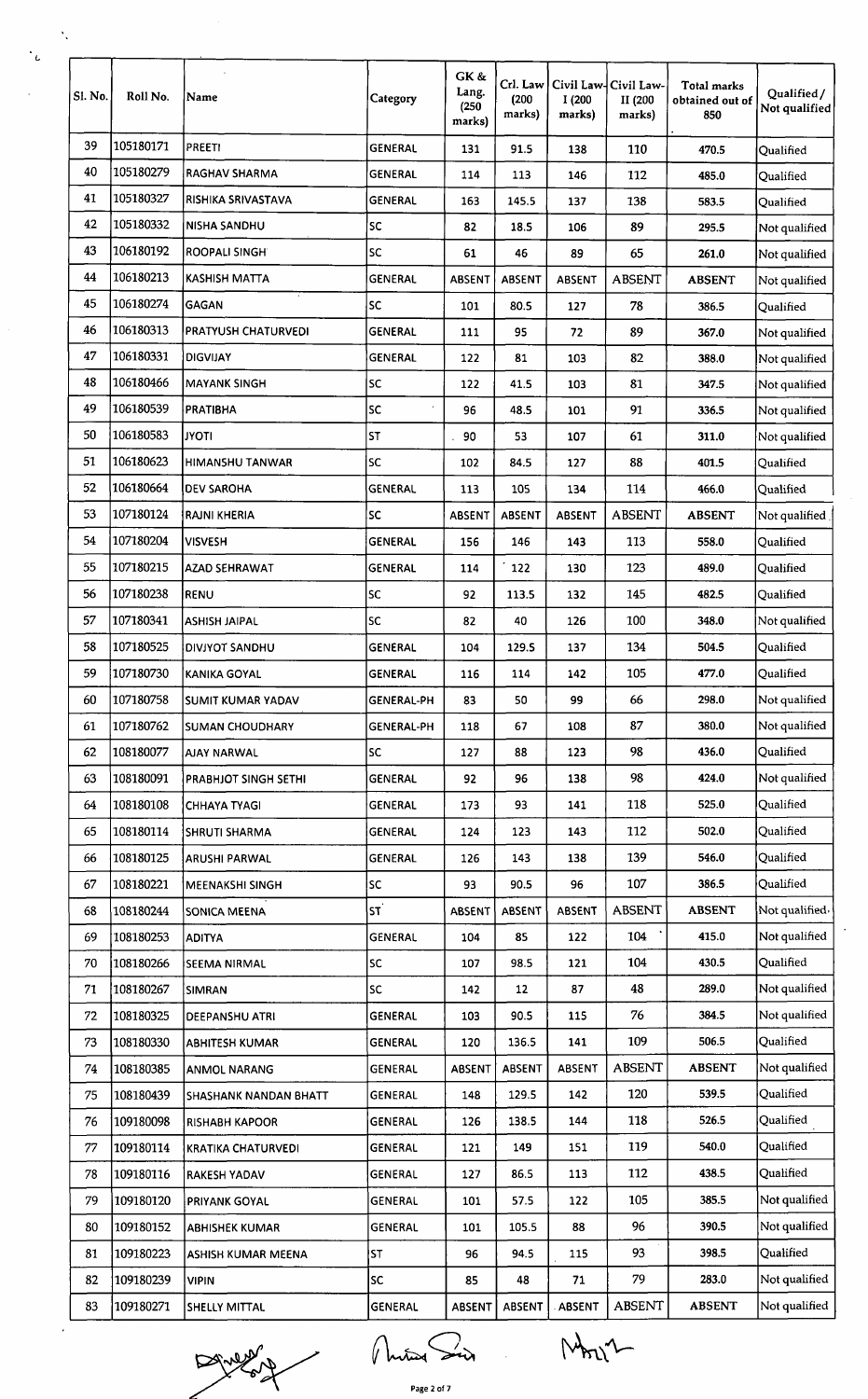| SI. No. | Roll No.  | Name                         | Category       | GK &<br>Lang.<br>(250)<br>marks) | Crl. Law<br>(200)<br>marks) | Civil Law-Civil Law-<br>I(200<br>marks) | II (200<br>marks) | <b>Total marks</b><br>obtained out of<br>850 | Qualified/<br>Not qualified |  |
|---------|-----------|------------------------------|----------------|----------------------------------|-----------------------------|-----------------------------------------|-------------------|----------------------------------------------|-----------------------------|--|
| 84      | 109180421 | <b>RAJAT MOUDGIL</b>         | <b>GENERAL</b> | 137                              | 75.5                        | 137                                     | 103               | 452.5                                        | Not qualified               |  |
| 85      | 109180469 | <b>DEEKSHA RAO</b>           | <b>GENERAL</b> | 141                              | 85.5                        | 118                                     | 104               | 448.5                                        | Qualified                   |  |
| 86      | 109180480 | <b>NISHA TOMAR</b>           | <b>GENERAL</b> | 157                              | 64                          | 103                                     | 89                | 413.0                                        | Not qualified               |  |
| 87      | 109180484 | <b>BHAVINI SINGH</b>         | <b>GENERAL</b> | 123                              | 88                          | 114                                     | 87                | 412.0                                        | Not qualified               |  |
| 88      | 109180505 | <b>AAKANKSHA</b>             | <b>GENERAL</b> | 139                              | 125.5                       | 144                                     | 129               | 537.5                                        | Qualified                   |  |
| 89      | 109180556 | <b>BHAVAYA KARHAIL</b>       | lsc            | 124                              | 88.5                        | 114                                     | 87                | 413.5                                        | Qualified                   |  |
| 90      | 109180659 | PRIYANKA BHAGAT              | <b>GENERAL</b> | 104                              | 109.5                       | 131                                     | 94                | 438.5                                        | Qualified                   |  |
| 91      | 110180018 | <b>BHANU PRATAP SINGH</b>    | <b>GENERAL</b> | 144                              | 115                         | 139                                     | 120               | 518.0                                        | Qualified                   |  |
| 92      | 110180034 | DEVANSHI JANMEJA             | <b>SC</b>      | 137                              | 53.5                        | 122                                     | 99                | 411.5                                        | Not qualified               |  |
| 93      | 110180056 | <b>JUGRAJ SINGH</b>          | <b>GENERAL</b> | 146                              | 62.5                        | 133                                     | 90                | 431.5                                        | Not qualified               |  |
| 94      | 110180084 | NITIN KUMAR RATHI            | GENERAL        | 118                              | 69                          | 108                                     | 118               | 413.0                                        | Not qualified               |  |
| 95      | 110180127 | <b>ARUN SINGH RATHOUR</b>    | <b>SC</b>      | 112                              | 58.5                        | 92                                      | 76                | 338.5                                        | Not qualified               |  |
| 96      | 110180152 | DEEPAK KIRAR                 | <b>SC</b>      | 92                               | 45.5                        | 90                                      | 85                | 312.5                                        | Not qualified               |  |
| 97      | 110180348 | RADHIKA LIKHI                | <b>GENERAL</b> | ABSENT                           | <b>ABSENT</b>               | ABSENT                                  | <b>ABSENT</b>     | <b>ABSENT</b>                                | Not qualified               |  |
| 98      | 110180385 | ABHISHEK SANWARIA            | <b>SC</b>      | 77                               | 63.5                        | 120                                     | 83                | 343.5                                        | Not qualified               |  |
| 99      | 110180508 | ANURAG                       | SC             | 97                               | 138                         | 116                                     | 82                | 433.0                                        | Qualified                   |  |
| 100     | 110180511 | <b>SHIPRA DHANKAR</b>        | <b>GENERAL</b> | 146                              | 138                         | 145                                     | 97                | 526.0                                        | Qualified                   |  |
| 101     | 110180531 | <b>AKANKSHA GARG</b>         | <b>GENERAL</b> | 121                              | 145.5                       | 134                                     | 126               | $\cdot$<br>526.5                             | Qualified                   |  |
| 102     | 110180549 | ADITI MALHOTRA               | <b>GENERAL</b> | 125                              | 136                         | 119                                     | 93                | 473.0                                        | Qualified                   |  |
| 103     | 110180562 | <b>ANKITA SINGHAL</b>        | <b>GENERAL</b> | 80                               | 139                         | 150                                     | 127               | 496.0                                        | Not qualified               |  |
| 104     | 110180563 | NITIKA BANSIWAL              | SC             | 74                               | 79.5                        | 83                                      | 49                | 285.5                                        | Not qualified               |  |
| 105     | 110180585 | <b>SUNIL KHATRI</b>          | <b>GENERAL</b> | 113                              | 135.5                       | 128                                     | 123               | 499.5                                        | Qualified                   |  |
| 106     | 110180646 | MOHIT KUMAR PRASAD           | <b>SC</b>      | 124                              | 114.5                       | 104                                     | 92                | 434.5                                        | Qualified                   |  |
| 107     | 110180667 | <b>SHALU RANI</b>            | <b>SC</b>      | 40                               | 67.5                        | 83                                      | 75                | 265.5                                        | Not qualified               |  |
| 108     | 110180728 | VAISHALI NIMBEKAR            | <b>SC</b>      | 97                               | 52.5                        | 81                                      | 64                | 294.5                                        | Not qualified               |  |
| 109     | 111180014 | <b>RAM PAL</b>               | <b>GENERAL</b> | ABSENT                           | <b>ABSENT</b>               | <b>ABSENT</b>                           | <b>ABSENT</b>     | <b>ABSENT</b>                                | Not qualified               |  |
| 110     | 111180229 | APURVA UPMANYU               | <b>GENERAL</b> | 128                              | 115.5                       | 141                                     | 119               | 503.5                                        | Qualified                   |  |
| 111     | 111180251 | <b>APOORVA MATHUR</b>        | <b>GENERAL</b> | <b>ABSENT</b>                    | ABSENT                      | <b>ABSENT</b>                           | <b>ABSENT</b>     | <b>ABSENT</b>                                | Not qualified               |  |
| 112     | 111180360 | SAURABH GOYAL                | GENERAL        | 127                              | 102.5                       | 111                                     | 110               | 450.5                                        | Qualified                   |  |
| 113     | 111180425 | HIMANSHU SHARMA              | <b>GENERAL</b> | ABSENT                           | ABSENT                      | ABSENT                                  | <b>ABSENT</b>     | <b>ABSENT</b>                                | Not qualified               |  |
| 114     | 111180429 | <b>RAHUL MIGLANI</b>         | <b>GENERAL</b> | ABSENT                           | ABSENT                      | ABSENT                                  | <b>ABSENT</b>     | <b>ABSENT</b>                                | Not qualified               |  |
| 115     | 111180458 | <b>DIVYA GUPTA</b>           | <b>GENERAL</b> | 128                              | 145.5                       | 132                                     | 114               | 519.5                                        | Qualified                   |  |
| 116     | 111180500 | <b>SALONI JAIN</b>           | <b>GENERAL</b> | <b>ABSENT</b>                    | <b>ABSENT</b>               | ABSENT                                  | <b>ABSENT</b>     | <b>ABSENT</b>                                | Not qualified               |  |
| 117     | 111180663 | KRITIKA JAIN                 | GENERAL        | 126                              | 141.5                       | 146                                     | 86                | 499.5                                        | Qualified                   |  |
| 118     | 112180005 | <b>CHARU DHANKAR</b>         | GENERAL        | 159                              | 120.5                       | 136                                     | 138               | 553.5                                        | Qualified                   |  |
| 119     | 112180013 | <b>MD SHARIQUE HAIDER</b>    | <b>GENERAL</b> | 103                              | 124.5                       | 134                                     | 97                | 458.5                                        | Qualified                   |  |
| 120     | 112180099 | <b>DEV CHAUDHARY</b>         | <b>GENERAL</b> | 156                              | 136                         | 149                                     | 136               | 577.0                                        | Qualified                   |  |
| 121     | 112180127 | PARAMVIR SINGH DHINDSA       | <b>GENERAL</b> | 135                              | 92.5                        | 99                                      | 82                | 408.5                                        | Not qualified               |  |
| 122     | 112180140 | <b>VINOD KUMAR</b>           | SC             | 133                              | 66.5                        | 106                                     | 94                | 399.5                                        | Not qualified               |  |
| 123     | 112180162 | <b>SAKET MISHRA</b>          | GENERAL        | 150                              | 103.5                       | 131                                     | 106               | 490.5                                        | Qualified                   |  |
| 124     | 112180182 | <b>MOHAN KUBERJEET SINGH</b> | <b>SC</b>      | 142                              | 87.5                        | 102                                     | 85                | 416.5                                        | Qualified                   |  |
| 125     | 112180187 | JEET SINGH KHURANA           | GENERAL        | <b>ABSENT</b>                    | ABSENT                      | ABSENT                                  | <b>ABSENT</b>     | <b>ABSENT</b>                                | Not qualified               |  |
| 126     | 112180224 | VISHWESHWAR PRATAP SINGH     | lsc            | 124                              | 72.5                        | 100                                     | 98                | 394.5                                        | Qualified                   |  |
| 127     | 112180263 | <b>SHEENA CHOPRA</b>         | GENERAL        | 147                              | 68.5                        | 112                                     | 106               | 433.5                                        | Not qualified               |  |
| 128     | 112180361 | SOMENDER CHANDEL             | <b>GENERAL</b> | 147                              | 88                          | 100                                     | 97                | 432.0                                        | Qualified                   |  |
|         |           |                              |                |                                  |                             |                                         |                   |                                              |                             |  |

Divery Mutual Suis MANT

 $\hat{\mathcal{L}}$ 

 $\ddot{\phantom{0}}$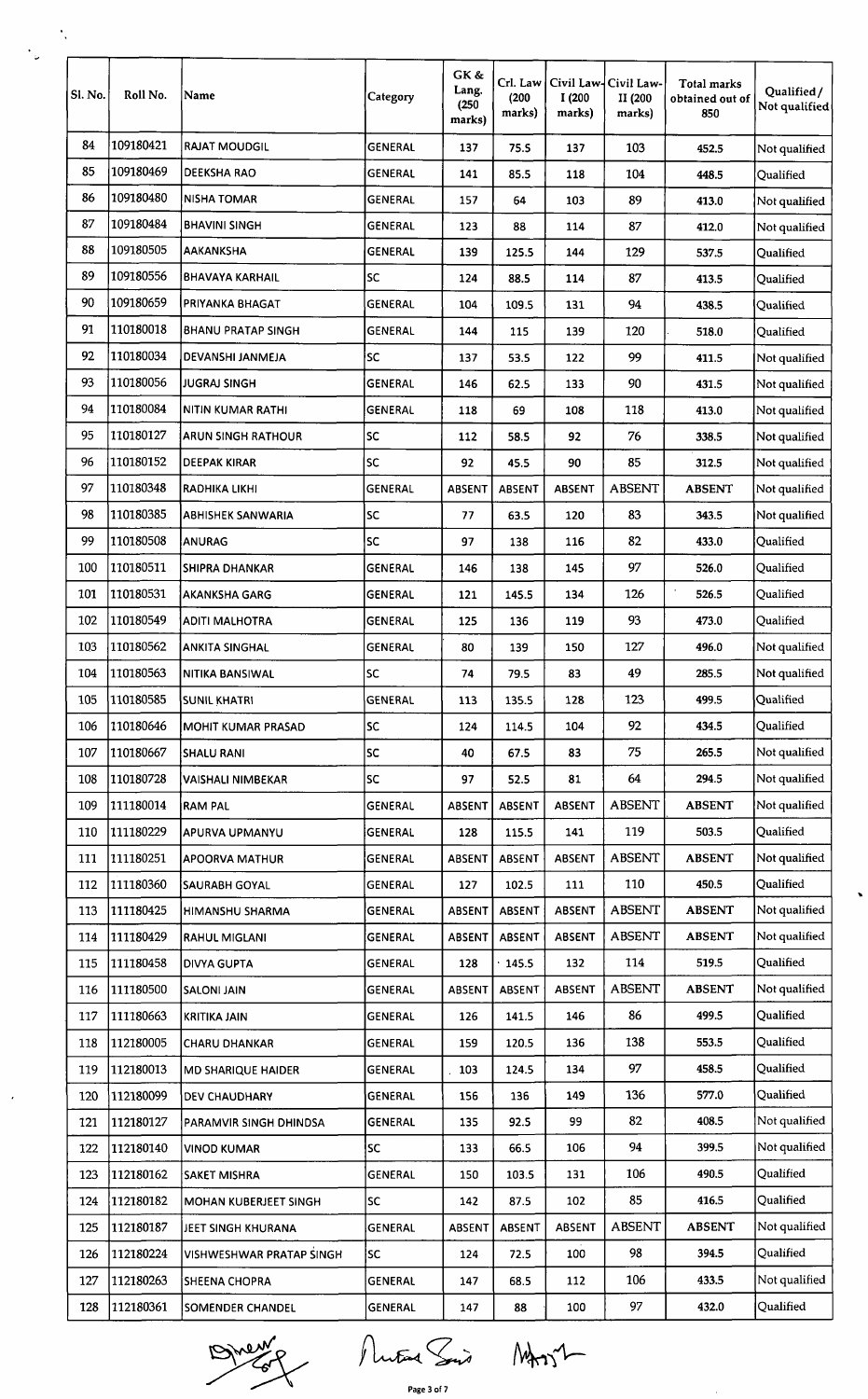| Sl. No. | Roll No.  | $\bullet$<br>Name         | Category       | GK &<br>Lang.<br>(250)<br>marks) | Crl. Law<br>(200)<br>marks) | I(200<br>marks) | Civil Law-Civil Law-<br>II (200<br>marks) | Total marks<br>obtained out of<br>850 | Qualified/<br>Not qualified |
|---------|-----------|---------------------------|----------------|----------------------------------|-----------------------------|-----------------|-------------------------------------------|---------------------------------------|-----------------------------|
| 129     | 112180402 | AAKASH MOHAN SINGH        | GENERAL        | 153                              | 129.5                       | 128             | 122                                       | 532.5                                 | Qualified                   |
| 130     | 113180007 | SAKSHI JAISWAL            | <b>GENERAL</b> | 135                              | 137                         | 147             | 137                                       | 556.0                                 | Qualified                   |
| 131     | 113180029 | AMRIT KUMAR DUBEY         | GENERAL        | 103                              | 104                         | 118             | 89                                        | 414.0                                 | Not qualified               |
| 132     | 113180034 | <b>SANGHMITRA</b>         | <b>SC</b>      | 87                               | 92.5                        | 126             | 95                                        | 400.5                                 | Not qualified               |
| 133     | 113180092 | <b>KANIKA HOODA</b>       | <b>GENERAL</b> | 118                              | 56.5                        | 126             | 109                                       | 409.5                                 | Not qualified               |
| 134     | 113180174 | YAGYESH KUMAR SONKAR      | lsc            | 109                              | 113                         | 127             | 74                                        | 423.0                                 | Qualified                   |
| 135     | 113180204 | VANDANA SINGH             | <b>SC</b>      | 107                              | 122                         | 122             | 81                                        | 432.0                                 | Qualified                   |
| 136     | 113180254 | <b>AKASHDEEP PANDEY</b>   | <b>GENERAL</b> | 145                              | 95.5                        | 89              | 107                                       | 436.5                                 | Qualified                   |
| 137     | 113180271 | <b>NAVEEN MALIK</b>       | <b>SC</b>      | 107                              | 85.5                        | 112             | 73                                        | 377.5                                 | Not qualified               |
| 138     | 113180395 | <b>SUNIL SINGH GURJAR</b> | <b>GENERAL</b> | 133                              | 84                          | 106             | 101                                       | 424.0                                 | Not qualified               |
| 139     | 113180408 | <b>ANKUR GUPTA</b>        | <b>GENERAL</b> | 121                              | 95.5                        | 128             | 142                                       | 486.5                                 | Qualified                   |
| 140     | 114180013 | <b>ANKUR KUMAR</b>        | <b>SC</b>      | 95                               | 55                          | 91              | 77                                        | 318.0                                 | Not qualified               |
| 141     | 114180066 | NIDHISH KUMAR MEENA       | <b>ST</b>      | 98                               | 88.5                        | 101             | 107                                       | 394.5                                 | Qualified                   |
| 142     | 114180173 | <b>APOORV BHARDWAJ</b>    | <b>GENERAL</b> | 137                              | 63.5                        | 106             | 93                                        | 399.5                                 | Not qualified               |
| 143     | 114180200 | AARTI SHARMA              | <b>GENERAL</b> | 130                              | 54                          | 134             | 118                                       | 436.0                                 | Not qualified               |
| 144     | 114180491 | KAPIL MOHAN               | <b>GENERAL</b> | 95                               | 101.5                       | 73              | 103                                       | 372.5                                 | Not qualified               |
| 145     | 114180636 | ANKIT KUMAR VIHAN         | <b>GENERAL</b> | <b>ABSENT</b>                    | <b>ABSENT</b>               | <b>ABSENT</b>   | <b>ABSENT</b>                             | <b>ABSENT</b>                         | Not qualified               |
| 146     | 114180679 | PUSPENDRA VERMA           | GENERAL        | <b>ABSENT</b>                    | <b>ABSENT</b>               | ABSENT          | <b>ABSENT</b>                             | <b>ABSENT</b>                         | Not qualified               |
| 147     | 114180692 | HIMANSHU ARYA             | <b>GENERAL</b> | 122                              | 133.5                       | 104             | 89                                        | 448.5                                 | Qualified                   |
| 148     | 114180730 | EKLAVYA VIKRAM GAUR       | <b>GENERAL</b> | 120                              | 128.5                       | 115             | 78                                        | 441.5                                 | Not qualified               |
| 149     | 114180732 | <b>ISHEETA PALIA</b>      | <b>GENERAL</b> | 83                               | 103                         | 82              | 81                                        | 349.0                                 | Not qualified               |
| 150     | 115180145 | <b>VAIBHAV KUMAR</b>      | lsc.           | 130                              | 109                         | 119             | 136                                       | 494.0                                 | Qualified                   |
| 151     | 115180211 | AISHWARYA SINGH KASHYAP   | GENERAL        | 141                              | 159.5                       | 135             | 118                                       | 553.5                                 | Qualified                   |
| 152     | 115180319 |                           | <b>GENERAL</b> |                                  | 110                         | 131             | 115                                       | 481.0                                 | Qualified                   |
|         |           | <b>PARTEEK CHUGH</b>      |                | 125                              |                             |                 |                                           |                                       |                             |
| 153     | 115180355 | PANKAJ                    | lsc            | 100                              | 94.5                        | 89              | 98                                        | 381.5                                 | Not qualified               |
| 154     | 115180368 | <b>ARJUN KIRAR</b>        | <b>SC</b>      | 112                              | 87.5                        | 92              | 85                                        | 376.5                                 | Not qualified               |
| 155     | 115180409 | <b>PRAVEEN</b>            | <b>SC</b>      | 108                              | 108.5                       | 117             | 95                                        | 428.5                                 | Qualified                   |
| 156     | 115180441 | <b>VIKAS MADAAN</b>       | lsc.           | 116                              | 132                         | 141             | 92                                        | 481.0                                 | Qualified                   |
| 157     | 115180512 | AAKASH SHARMA             | <b>GENERAL</b> | 144                              | 109.5                       | 151             | 129                                       | 533.5.                                | Qualified                   |
| 158     | 115180546 | PREETI RAJORIA            | SC.            | 128                              | 99.5                        | 130             | 108                                       | 465.5                                 | Qualified                   |
| 159     | 115180622 | SHASHWAT RAM              | <b>GENERAL</b> | 113                              | 67.5                        | 76              | 62                                        | 318.5                                 | Not qualified               |
| 160     | 115180638 | TUHINA MARDI              | İST            | 116                              | 67                          | 100             | 65                                        | 348.0                                 | Not qualified               |
| 161     | 115180673 | <b>MAHIMA SINGH</b>       | <b>SC</b>      | 99                               | 112                         | 112             | 92                                        | 415.0                                 | Qualified                   |
| 162     | 116180103 | SNEHA NARANG              | <b>GENERAL</b> | 91                               | 110                         | 108             | 91                                        | 400.0                                 | Not qualified               |
| 163     | 116180139 | <b>CHANDER GOEL</b>       | <b>GENERAL</b> | 107                              | 137                         | 143             | 104                                       | 491.0                                 | Qualified                   |
| 164     | 116180193 | <b>RAHUL JAIN</b>         | <b>GENERAL</b> | 137                              | 105                         | 130             | 81                                        | 453.0                                 | Qualified                   |
| 165     | 116180236 | DEVANSHU SAJLAN           | lsc            | 129                              | 105.5                       | 121             | 128                                       | 483.5                                 | Qualified                   |
| 166     | 116180256 | <b>MONIKA CHOUDHARY</b>   | GENERAL        | 149                              | 129.5                       | 146             | 118                                       | 542.5                                 | Qualified                   |
| 167     | 116180454 | <b>AGAM SHARMA</b>        | GENERAL        | 121                              | 88                          | 111             | 70                                        | 390.0                                 | Not qualified               |
| 168     | 116180495 | ISHAN MAHESHWARI          | <b>GENERAL</b> | 92                               | 71.5                        | 84              | 98                                        | 345.5                                 | Not qualified               |
| 169     | 116180503 | <b>VIJAY KUMAR</b>        | GENERAL        | 106                              | 86                          | 119             | 101                                       | 412.0                                 | Not qualified               |
| 170     | 116180592 | <b>AJAY</b>               | <b>SC</b>      | 0                                | <b>ABSENT</b>               | <b>ABSENT</b>   | <b>ABSENT</b>                             | $\bf{0}$                              | Not qualified               |
| 171     | 117180043 | <b>ISHITA CHADHA</b>      | GENERAL        | 110                              | 96.5                        | 107             | 143                                       | 456.5                                 | Qualified                   |
| 172     | 117180076 | PIYUSH CHAUDHARY          | SC             | 144                              | 101                         | 82              | 85                                        | 412.0                                 | Qualified                   |
| 173     | 117180089 | <b>UMANG JOSHI</b>        | <b>GENERAL</b> | 131                              | 124                         | 125             | 102                                       | 482.0                                 | Qualified                   |

 $\frac{1}{2}$  .

 $\frac{1}{\sqrt{2}}$ 

 $\frac{1}{2}$ 

 $\frac{1}{2}$ 

MATH / Luter Sin MATH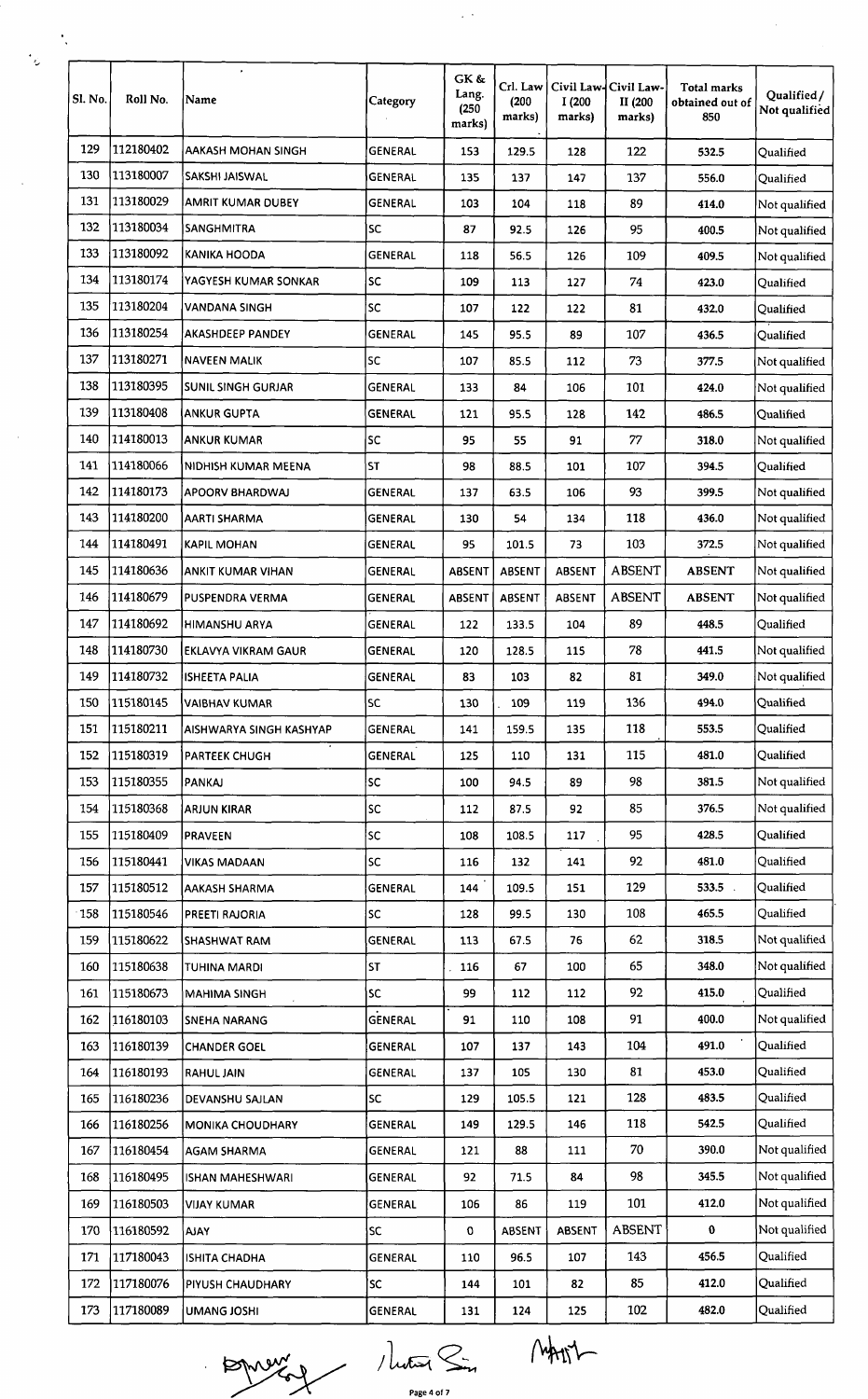| Sl. No. | Roll No.               | Name                   | Category       | GK &<br>Lang.<br>(250)<br>marks) | Crl. Law<br>(200)<br>marks) | I(200)<br>marks) | Civil Law-Civil Law-<br>II (200<br>marks) | Total marks<br>obtained out of<br>850 | Qualified/<br>Not qualified |
|---------|------------------------|------------------------|----------------|----------------------------------|-----------------------------|------------------|-------------------------------------------|---------------------------------------|-----------------------------|
| 174     | 117180121              | <b>DINESH</b>          | GENERAL        | 123                              | 88.5                        | 120              | 104                                       | 435.5                                 | Qualified                   |
| 175     | 117180169              | SHASHANK SHEAKHAR      | GENERAL        | 114                              | 106.5                       | 80               | 107                                       | 407.5                                 | Not qualified               |
| 176     | 117180182              | KIMMI SINGLA           | <b>GENERAL</b> | 119                              | 126                         | 139              | 144                                       | 528.0                                 | Qualified                   |
| 177     | 117180205              | AKASH TANWAR           | <b>SC</b>      | 81                               | 51.5                        | 85               | 87                                        | 304.5                                 | Not qualified               |
| 178     | 117180265              | ARVIND KUMAR SINGH     | ×.<br>SC       | 135                              | 75                          | 118              | 84                                        | 412.0                                 | Qualified                   |
| 179     | 117180285              | SAURABH SHARMA         | GENERAL        | ABSENT                           | <b>ABSENT</b>               | ABSENT           | <b>ABSENT</b>                             | <b>ABSENT</b>                         | Not qualified               |
| 180     | 117180394              | NEHA GOEL              | <b>GENERAL</b> | 159                              | 98                          | 124              | 117                                       | 498.0                                 | Qualified                   |
| 181     | 118180072              | <b>GAURAV GULERIA</b>  | <b>GENERAL</b> | 99                               | 86                          | 99               | 127                                       | 411.0                                 | Not qualified               |
| 182     | 118180119              | MANUJ KAUSHAL          | <b>GENERAL</b> | 126                              | 129                         | 121              | 105                                       | 481.0                                 | Qualified                   |
| 183     | 118180171              | <b>ANURAG CHHABRA</b>  | GENERAL        | 112                              | 101.5                       | 134              | 115                                       | 462.5                                 | <b>Qualified</b>            |
| 184     | 118180204              | <b>KARAN CHOUDHARY</b> | lsc            | 135                              | 98.5                        | 109              | 91                                        | 433.5                                 | Qualified                   |
| 185     | 118180225              | RICHIKA TYAGI          | <b>GENERAL</b> | 130                              | 97                          | 116              | 95                                        | 438.0                                 | Qualified                   |
| 186     | 118180273              | UTKRISHT JAISWAL       | <b>GENERAL</b> | 127                              | 93                          | 107              | 93                                        | 420.0                                 | Not qualified               |
| 187     | 118180282              | <b>RAVI</b>            | <b>SC</b>      | 147                              | 121.5                       | 93               | 80                                        | 441.5                                 | Qualified                   |
| 188     | 118180322              | HIMANSHU BAWEJA        | <b>GENERAL</b> | 79                               | 73.5                        | 108              | 106                                       | 366.5                                 | Not qualified               |
| 189     | 118180323              | <b>ARUNIMA GOEL</b>    | GENERAL        | $\cdot$ 104                      | 80.5                        | 104              | 120                                       | 408.5                                 | Not qualified               |
| 190     | 118180358              | NEERAJ KUMAR GUPTA     | <b>GENERAL</b> | 125                              | 66.5                        | 109              | 115                                       | 415.5                                 | Not qualified               |
| 191     | 118180459              | <b>DHRUV SAINI</b>     | <b>GENERAL</b> | 123                              | 89.5                        | 105              | 113                                       | 430.5                                 | Qualified                   |
| 192     | 118180512              | ARUN KUMAR             | <b>SC</b>      | 97                               | 68                          | 96               | 78                                        | 339.0                                 | Not qualified               |
| 193     | 118180552              | <b>BRAHAM PRAKASH</b>  | <b>SC</b>      | 89                               | 75.5                        | 81               | 79                                        | 324.5                                 | Not qualified               |
| 194     | 118180600              | <b>ANKIT MITTAL</b>    | GENERAL-PH     | 125                              | 97                          | 143              | 116                                       | 481.0                                 | Qualified                   |
| 195     | 119180011              | ANKIT KHANNA           | <b>GENERAL</b> | ABSENT                           | ABSENT                      | ABSENT           | <b>ABSENT</b>                             | <b>ABSENT</b>                         | Not qualified               |
| 196     | 119180038              | <b>RAJ KUMAR SINGH</b> | lsc            | 113                              | 88                          | 117              | 66                                        | 384.0                                 | Not qualified               |
| 197     | 119180079              | RACHIT YADAV           | GENERAL        | 115                              | 106.5                       | 138              | 79                                        | 438.5                                 | Not qualified               |
| 198     | 119180095              | RISHABH SRIVASTAV      | <b>GENERAL</b> | 109                              | 109.5                       | 105              | 89                                        | 412.5                                 | Not qualified               |
| 199     | 119180117              | <b>KAUTUK</b>          | GENERAL        | 127                              | 100                         | 114              | 110                                       | 451.0                                 | Qualified                   |
| 200     | 119180239              | URVASHI DAHINWAL       | <b>SC</b>      | 93                               | 59.5                        | 77               | 65                                        | 294.5                                 | Not qualified               |
| 201     | 119180256              | PAPNEET                | <b>GENERAL</b> | 126                              | 139                         | 144              | 119                                       | 528.0                                 | Qualified                   |
| 202     | 119180447              | <b>NISHANT</b>         | <b>GENERAL</b> | 150                              | 95.5                        | 125              | 87                                        | 457.5                                 | Qualified                   |
| 203     | 119180496              | <b>NIDHI SINGH</b>     | <b>SC</b>      | 125                              | 142                         | 150              | 107                                       | 524.0                                 | Qualified                   |
| 204     | 119180501              | <b>EKTA GARG</b>       | <b>GENERAL</b> | 112                              | 85.5                        | 109              | 102                                       | 408.5                                 | Not qualified               |
| 205     | 120180074              | SALIM HOODA            | GENERAL        | 94                               | 56                          | 110              | 94                                        | 354.0                                 | Not qualified               |
| 206     | 120180083              | <b>CHATINDER SINGH</b> | <b>SC</b>      | 128                              | 92.5                        | 138              | 83                                        | 441.5                                 | Qualified                   |
| 207     | 120180110              | NEHA KHERIA            | <b>SC</b>      | 137                              | 67.5                        | 111              | 78                                        | 393.5                                 | Not qualified               |
| 208     | 120180233              |                        | <b>GENERAL</b> | 146                              | 122                         | 126              | 113                                       | 507.0                                 | Qualified                   |
| 209     | 120180236              | ANSHITA KATARIA        | <b>SC</b>      | 142                              | 106                         | 135              | 130                                       | 513.0                                 | Qualified                   |
| 210     | 120180327              | LALIT KUMAR            | GENERAL        | 98                               | 80.5                        |                  | 140                                       | 432.5                                 | Not qualified               |
|         |                        | SHANTANU BANSAL        |                |                                  |                             | 114              | 89                                        | 389.0                                 |                             |
| 211     | 120180386<br>120180457 | <b>HARSH ANAND</b>     | <b>SC</b>      | 109                              | 95                          | 96               | <b>ABSENT</b>                             | 11.0                                  | Qualified<br>Not qualified  |
| 212     |                        | SIDDHARTHA SRIVASTAVA  | <b>GENERAL</b> | 11                               | ABSENT                      | <b>ABSENT</b>    |                                           |                                       |                             |
| 213     | 120180505              | <b>VINERJEET KAUR</b>  | GENERAL        | 112                              | 109.5                       | 113              | 91                                        | 425.5                                 | Qualified                   |
| 214     | 120180639              | <b>DHRUV MALIK</b>     | <b>GENERAL</b> | 121                              | 122                         | 107              | 108                                       | 458.0                                 | Qualified                   |
| 215     | 120180680              | APOORVA RANA           | <b>GENERAL</b> | 151                              | 139                         | 130              | 132                                       | 552.0                                 | Qualified                   |
| 216     | 120180733              | AMIT KUMAR             | SC             | 108                              | 40                          | 65               | 71                                        | 284.0                                 | Not qualified               |
| 217     | 120180747              | <b>NEHA KISHORE</b>    | sc             | 109                              | 92.5                        | 115              | 96                                        | 412.5                                 | Qualified                   |
| 218     | 120180834              | <b>GURPREET KAUR</b>   | GENERAL        | 76                               | 106.5                       | 131              | 110                                       | 423.5                                 | Not qualified               |

Prends Matin Sin MATIL

 $\frac{1}{2}$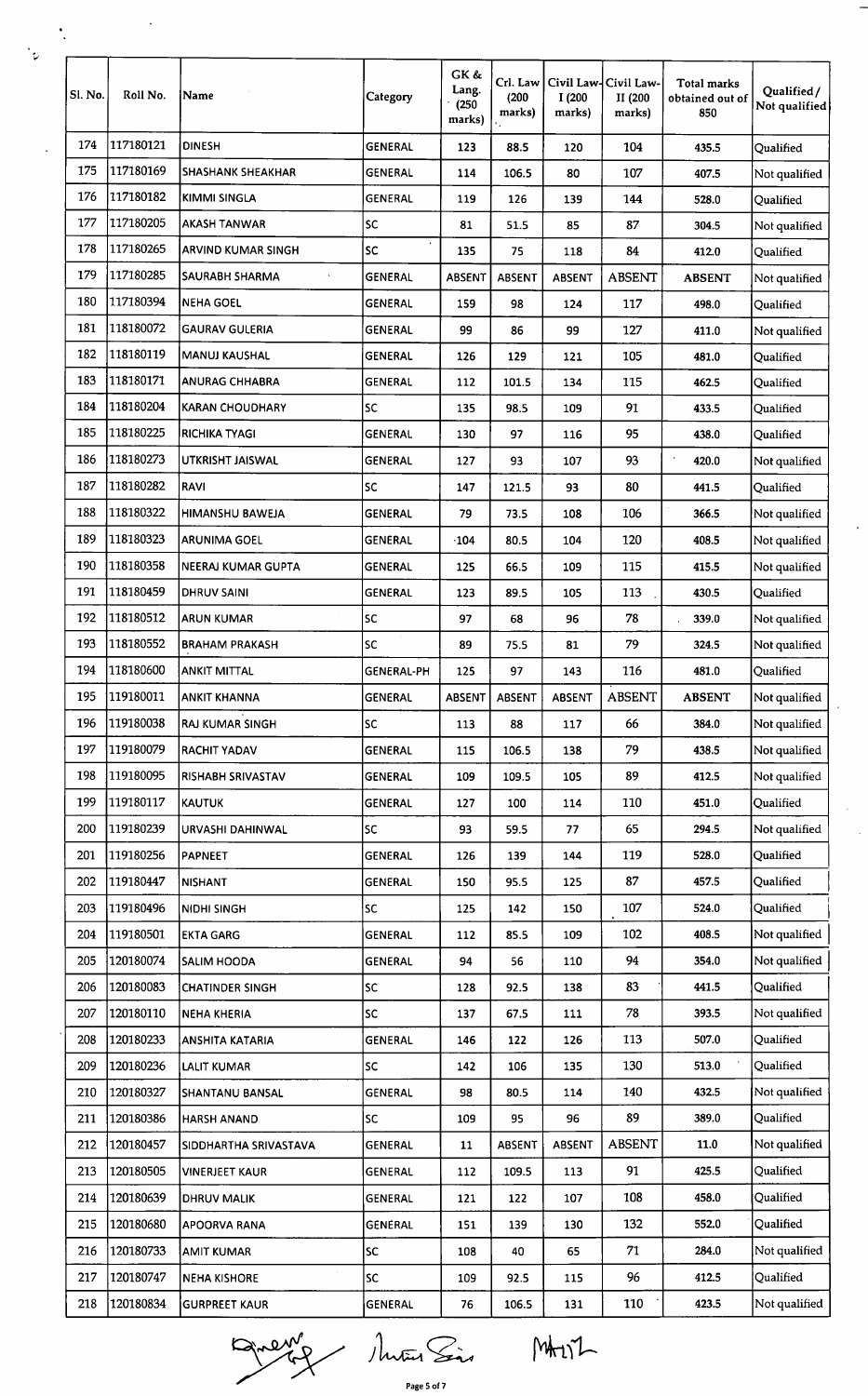| 120180881<br>120180951<br>120180981<br>120180983<br>120181107<br>121180030<br>121180057<br>121180081<br>121180168<br>121180228<br>121180255<br>121180282<br>122180047<br>122180086<br>122180257<br>122180260<br>123180009<br>123180051<br>123180205<br>123180220<br>123180222<br>123180256<br>123180293 | <b>SANSKRITI JAIN</b><br><b>KARTIKEY KUMAR SINGH</b><br><b>SURUCHI SINGH</b><br><b>MARILYN JOANNA KHAKHA</b><br><b>KARAN SHARMA</b><br><b>PAYAL SINGLA</b><br><b>SANJEET RANJAN</b><br><b>SAKSHI SINGH</b><br><b>SIDHI GOYAL</b><br><b>KARUN GARG</b><br><b>AVINASH KUMAR</b><br><b>NEHA SHARMA</b><br><b>SAHIL GUPTA</b><br>ANUJ BAHAL<br>KATYAYINI SHARMA<br><b>ADYA VERMA</b><br><b>MONIKA</b><br><b>PRATIK SAGAR</b><br><b>NEHA SAINI</b><br>RITIKA KANSAL<br>ANULEKHA TANWAR<br><b>BHARTI GARG</b> | <b>GENERAL</b><br><b>GENERAL</b><br><b>SC</b><br><b>ST</b><br><b>GENERAL-PH</b><br><b>GENERAL</b><br><b>SC</b><br><b>SC</b><br><b>GENERAL</b><br>GENERAL<br><b>GENERAL</b><br><b>GENERAL</b><br><b>GENERAL</b><br><b>GENERAL</b><br><b>GENERAL</b><br><b>SC</b><br><b>GENERAL</b><br><b>GENERAL</b><br><b>GENERAL</b><br><b>GENERAL</b><br>GENERAL<br><b>GENERAL</b> | 115<br>93<br><b>ABSENT</b><br>134<br>95<br>121<br>ABSENT<br>112<br>150<br>127<br><b>ABSENT</b><br>134<br>119<br>105<br>144<br>117<br>121<br>104<br>125<br>131<br>124 | 128<br>72.5<br>ABSENT<br>56.5<br>67<br>108<br><b>ABSENT</b><br>87<br>85<br>113.5<br>ABSENT<br>134<br>111.5<br>113<br>121<br>81<br>94<br>85<br>136.5<br>117<br>94.5 | 135<br>101<br><b>ABSENT</b><br>129<br>121<br>134<br><b>ABSENT</b><br>122<br>80<br>142<br><b>ABSENT</b><br>142<br>133<br>137<br>151<br>116<br>131<br>104<br>150<br>155<br>103 | 125<br>68<br><b>ABSENT</b><br>86<br>98<br>121<br><b>ABSENT</b><br>111<br><b>ABSENT</b><br>155<br><b>ABSENT</b><br>100<br>103<br>111<br>112<br>86<br>81<br>73<br>99<br>111 | 503.0<br>334.5<br><b>ABSENT</b><br>405.5<br>381.0<br>484.0<br><b>ABSENT</b><br>432.0<br>315.0<br>537.5<br><b>ABSENT</b><br>510.0<br>466.5<br>466.0<br>528.0<br>400.0<br>427.0<br>366.0<br>510.5<br>514.0 | Qualified<br>Not qualified<br>Not qualified<br>Not qualified<br>Not qualified<br>Qualified<br>Not qualified<br>Qualified<br>Not qualified<br>Qualified<br>Not qualified<br>Qualified<br>Qualified<br>Qualified<br>Qualified<br>Qualified<br>Qualified<br>Not qualified<br>Qualified<br>Oualified |
|---------------------------------------------------------------------------------------------------------------------------------------------------------------------------------------------------------------------------------------------------------------------------------------------------------|---------------------------------------------------------------------------------------------------------------------------------------------------------------------------------------------------------------------------------------------------------------------------------------------------------------------------------------------------------------------------------------------------------------------------------------------------------------------------------------------------------|----------------------------------------------------------------------------------------------------------------------------------------------------------------------------------------------------------------------------------------------------------------------------------------------------------------------------------------------------------------------|----------------------------------------------------------------------------------------------------------------------------------------------------------------------|--------------------------------------------------------------------------------------------------------------------------------------------------------------------|------------------------------------------------------------------------------------------------------------------------------------------------------------------------------|---------------------------------------------------------------------------------------------------------------------------------------------------------------------------|----------------------------------------------------------------------------------------------------------------------------------------------------------------------------------------------------------|--------------------------------------------------------------------------------------------------------------------------------------------------------------------------------------------------------------------------------------------------------------------------------------------------|
|                                                                                                                                                                                                                                                                                                         |                                                                                                                                                                                                                                                                                                                                                                                                                                                                                                         |                                                                                                                                                                                                                                                                                                                                                                      |                                                                                                                                                                      |                                                                                                                                                                    |                                                                                                                                                                              |                                                                                                                                                                           |                                                                                                                                                                                                          |                                                                                                                                                                                                                                                                                                  |
|                                                                                                                                                                                                                                                                                                         |                                                                                                                                                                                                                                                                                                                                                                                                                                                                                                         |                                                                                                                                                                                                                                                                                                                                                                      |                                                                                                                                                                      |                                                                                                                                                                    |                                                                                                                                                                              |                                                                                                                                                                           |                                                                                                                                                                                                          |                                                                                                                                                                                                                                                                                                  |
|                                                                                                                                                                                                                                                                                                         |                                                                                                                                                                                                                                                                                                                                                                                                                                                                                                         |                                                                                                                                                                                                                                                                                                                                                                      |                                                                                                                                                                      |                                                                                                                                                                    |                                                                                                                                                                              |                                                                                                                                                                           |                                                                                                                                                                                                          |                                                                                                                                                                                                                                                                                                  |
|                                                                                                                                                                                                                                                                                                         |                                                                                                                                                                                                                                                                                                                                                                                                                                                                                                         |                                                                                                                                                                                                                                                                                                                                                                      |                                                                                                                                                                      |                                                                                                                                                                    |                                                                                                                                                                              |                                                                                                                                                                           |                                                                                                                                                                                                          |                                                                                                                                                                                                                                                                                                  |
|                                                                                                                                                                                                                                                                                                         |                                                                                                                                                                                                                                                                                                                                                                                                                                                                                                         |                                                                                                                                                                                                                                                                                                                                                                      |                                                                                                                                                                      |                                                                                                                                                                    |                                                                                                                                                                              |                                                                                                                                                                           |                                                                                                                                                                                                          |                                                                                                                                                                                                                                                                                                  |
|                                                                                                                                                                                                                                                                                                         |                                                                                                                                                                                                                                                                                                                                                                                                                                                                                                         |                                                                                                                                                                                                                                                                                                                                                                      |                                                                                                                                                                      |                                                                                                                                                                    |                                                                                                                                                                              |                                                                                                                                                                           |                                                                                                                                                                                                          |                                                                                                                                                                                                                                                                                                  |
|                                                                                                                                                                                                                                                                                                         |                                                                                                                                                                                                                                                                                                                                                                                                                                                                                                         |                                                                                                                                                                                                                                                                                                                                                                      |                                                                                                                                                                      |                                                                                                                                                                    |                                                                                                                                                                              |                                                                                                                                                                           |                                                                                                                                                                                                          |                                                                                                                                                                                                                                                                                                  |
|                                                                                                                                                                                                                                                                                                         |                                                                                                                                                                                                                                                                                                                                                                                                                                                                                                         |                                                                                                                                                                                                                                                                                                                                                                      |                                                                                                                                                                      |                                                                                                                                                                    |                                                                                                                                                                              |                                                                                                                                                                           |                                                                                                                                                                                                          |                                                                                                                                                                                                                                                                                                  |
|                                                                                                                                                                                                                                                                                                         |                                                                                                                                                                                                                                                                                                                                                                                                                                                                                                         |                                                                                                                                                                                                                                                                                                                                                                      |                                                                                                                                                                      |                                                                                                                                                                    |                                                                                                                                                                              |                                                                                                                                                                           |                                                                                                                                                                                                          |                                                                                                                                                                                                                                                                                                  |
|                                                                                                                                                                                                                                                                                                         |                                                                                                                                                                                                                                                                                                                                                                                                                                                                                                         |                                                                                                                                                                                                                                                                                                                                                                      |                                                                                                                                                                      |                                                                                                                                                                    |                                                                                                                                                                              |                                                                                                                                                                           |                                                                                                                                                                                                          |                                                                                                                                                                                                                                                                                                  |
|                                                                                                                                                                                                                                                                                                         |                                                                                                                                                                                                                                                                                                                                                                                                                                                                                                         |                                                                                                                                                                                                                                                                                                                                                                      |                                                                                                                                                                      |                                                                                                                                                                    |                                                                                                                                                                              |                                                                                                                                                                           |                                                                                                                                                                                                          |                                                                                                                                                                                                                                                                                                  |
|                                                                                                                                                                                                                                                                                                         |                                                                                                                                                                                                                                                                                                                                                                                                                                                                                                         |                                                                                                                                                                                                                                                                                                                                                                      |                                                                                                                                                                      |                                                                                                                                                                    |                                                                                                                                                                              |                                                                                                                                                                           |                                                                                                                                                                                                          |                                                                                                                                                                                                                                                                                                  |
|                                                                                                                                                                                                                                                                                                         |                                                                                                                                                                                                                                                                                                                                                                                                                                                                                                         |                                                                                                                                                                                                                                                                                                                                                                      |                                                                                                                                                                      |                                                                                                                                                                    |                                                                                                                                                                              |                                                                                                                                                                           |                                                                                                                                                                                                          |                                                                                                                                                                                                                                                                                                  |
|                                                                                                                                                                                                                                                                                                         |                                                                                                                                                                                                                                                                                                                                                                                                                                                                                                         |                                                                                                                                                                                                                                                                                                                                                                      |                                                                                                                                                                      |                                                                                                                                                                    |                                                                                                                                                                              |                                                                                                                                                                           |                                                                                                                                                                                                          |                                                                                                                                                                                                                                                                                                  |
|                                                                                                                                                                                                                                                                                                         |                                                                                                                                                                                                                                                                                                                                                                                                                                                                                                         |                                                                                                                                                                                                                                                                                                                                                                      |                                                                                                                                                                      |                                                                                                                                                                    |                                                                                                                                                                              |                                                                                                                                                                           |                                                                                                                                                                                                          |                                                                                                                                                                                                                                                                                                  |
|                                                                                                                                                                                                                                                                                                         |                                                                                                                                                                                                                                                                                                                                                                                                                                                                                                         |                                                                                                                                                                                                                                                                                                                                                                      |                                                                                                                                                                      |                                                                                                                                                                    |                                                                                                                                                                              |                                                                                                                                                                           |                                                                                                                                                                                                          |                                                                                                                                                                                                                                                                                                  |
|                                                                                                                                                                                                                                                                                                         |                                                                                                                                                                                                                                                                                                                                                                                                                                                                                                         |                                                                                                                                                                                                                                                                                                                                                                      |                                                                                                                                                                      |                                                                                                                                                                    |                                                                                                                                                                              |                                                                                                                                                                           |                                                                                                                                                                                                          |                                                                                                                                                                                                                                                                                                  |
|                                                                                                                                                                                                                                                                                                         |                                                                                                                                                                                                                                                                                                                                                                                                                                                                                                         |                                                                                                                                                                                                                                                                                                                                                                      |                                                                                                                                                                      |                                                                                                                                                                    |                                                                                                                                                                              |                                                                                                                                                                           |                                                                                                                                                                                                          |                                                                                                                                                                                                                                                                                                  |
|                                                                                                                                                                                                                                                                                                         |                                                                                                                                                                                                                                                                                                                                                                                                                                                                                                         |                                                                                                                                                                                                                                                                                                                                                                      |                                                                                                                                                                      |                                                                                                                                                                    |                                                                                                                                                                              |                                                                                                                                                                           |                                                                                                                                                                                                          |                                                                                                                                                                                                                                                                                                  |
|                                                                                                                                                                                                                                                                                                         |                                                                                                                                                                                                                                                                                                                                                                                                                                                                                                         |                                                                                                                                                                                                                                                                                                                                                                      |                                                                                                                                                                      |                                                                                                                                                                    |                                                                                                                                                                              |                                                                                                                                                                           |                                                                                                                                                                                                          |                                                                                                                                                                                                                                                                                                  |
|                                                                                                                                                                                                                                                                                                         |                                                                                                                                                                                                                                                                                                                                                                                                                                                                                                         |                                                                                                                                                                                                                                                                                                                                                                      |                                                                                                                                                                      |                                                                                                                                                                    |                                                                                                                                                                              | 83                                                                                                                                                                        | 404.5                                                                                                                                                                                                    | Not qualified                                                                                                                                                                                                                                                                                    |
|                                                                                                                                                                                                                                                                                                         |                                                                                                                                                                                                                                                                                                                                                                                                                                                                                                         |                                                                                                                                                                                                                                                                                                                                                                      | 142                                                                                                                                                                  | 143                                                                                                                                                                | 141                                                                                                                                                                          | 118                                                                                                                                                                       | 544.0                                                                                                                                                                                                    | Qualified                                                                                                                                                                                                                                                                                        |
|                                                                                                                                                                                                                                                                                                         | <b>ABHINAV AHLAWAT</b>                                                                                                                                                                                                                                                                                                                                                                                                                                                                                  | <b>GENERAL</b>                                                                                                                                                                                                                                                                                                                                                       | 124                                                                                                                                                                  | 112                                                                                                                                                                | 143                                                                                                                                                                          | 73                                                                                                                                                                        | 452.0                                                                                                                                                                                                    | Not qualified                                                                                                                                                                                                                                                                                    |
| 123180384                                                                                                                                                                                                                                                                                               | ANURADHA SONKER                                                                                                                                                                                                                                                                                                                                                                                                                                                                                         | <b>SC</b>                                                                                                                                                                                                                                                                                                                                                            | 130                                                                                                                                                                  | 123                                                                                                                                                                | 125                                                                                                                                                                          | 109                                                                                                                                                                       | 487.0                                                                                                                                                                                                    | Qualified                                                                                                                                                                                                                                                                                        |
| 123180478                                                                                                                                                                                                                                                                                               | P BHARGAV RAO                                                                                                                                                                                                                                                                                                                                                                                                                                                                                           | SC                                                                                                                                                                                                                                                                                                                                                                   | 110                                                                                                                                                                  | 109.5                                                                                                                                                              | 137                                                                                                                                                                          | 99                                                                                                                                                                        | 455.5                                                                                                                                                                                                    | Qualified                                                                                                                                                                                                                                                                                        |
| 123180489                                                                                                                                                                                                                                                                                               | <b>GAURANG SHARMA</b>                                                                                                                                                                                                                                                                                                                                                                                                                                                                                   | <b>GENERAL</b>                                                                                                                                                                                                                                                                                                                                                       | 137                                                                                                                                                                  | 113                                                                                                                                                                | 121                                                                                                                                                                          | 108                                                                                                                                                                       | 479.0                                                                                                                                                                                                    | Qualified                                                                                                                                                                                                                                                                                        |
| 124180004                                                                                                                                                                                                                                                                                               | <b>NIKHIL GOYAL</b>                                                                                                                                                                                                                                                                                                                                                                                                                                                                                     | <b>SC</b>                                                                                                                                                                                                                                                                                                                                                            | <b>ABSENT</b>                                                                                                                                                        | ABSENT                                                                                                                                                             | <b>ABSENT</b>                                                                                                                                                                | <b>ABSENT</b>                                                                                                                                                             | <b>ABSENT</b>                                                                                                                                                                                            | Not qualified                                                                                                                                                                                                                                                                                    |
| 124180013                                                                                                                                                                                                                                                                                               | <b>VARUN CHANDRA</b>                                                                                                                                                                                                                                                                                                                                                                                                                                                                                    | SC                                                                                                                                                                                                                                                                                                                                                                   | 122                                                                                                                                                                  | 112                                                                                                                                                                | 122                                                                                                                                                                          | 88                                                                                                                                                                        | 444.0                                                                                                                                                                                                    | Qualified                                                                                                                                                                                                                                                                                        |
| 124180046                                                                                                                                                                                                                                                                                               | PUSHPENDRA CHAUDHARY                                                                                                                                                                                                                                                                                                                                                                                                                                                                                    | SC                                                                                                                                                                                                                                                                                                                                                                   | 62                                                                                                                                                                   | 116.5                                                                                                                                                              | 121                                                                                                                                                                          | 74                                                                                                                                                                        | 373.5                                                                                                                                                                                                    | Not qualified                                                                                                                                                                                                                                                                                    |
| 124180058                                                                                                                                                                                                                                                                                               | <b>AJAY</b>                                                                                                                                                                                                                                                                                                                                                                                                                                                                                             | <b>SC</b>                                                                                                                                                                                                                                                                                                                                                            | ABSENT                                                                                                                                                               | ABSENT                                                                                                                                                             | <b>ABSENT</b>                                                                                                                                                                | <b>ABSENT</b>                                                                                                                                                             | <b>ABSENT</b>                                                                                                                                                                                            | Not qualified                                                                                                                                                                                                                                                                                    |
| 124180123                                                                                                                                                                                                                                                                                               | SURAJ PRAKASH AZAD                                                                                                                                                                                                                                                                                                                                                                                                                                                                                      | <b>SC</b>                                                                                                                                                                                                                                                                                                                                                            | 59                                                                                                                                                                   | 101.5                                                                                                                                                              | 122                                                                                                                                                                          | 70                                                                                                                                                                        | 352.5                                                                                                                                                                                                    | Not qualified                                                                                                                                                                                                                                                                                    |
| 124180167                                                                                                                                                                                                                                                                                               | JYOTI RAKHAWAT                                                                                                                                                                                                                                                                                                                                                                                                                                                                                          | <b>SC</b>                                                                                                                                                                                                                                                                                                                                                            | 81                                                                                                                                                                   | 101.5                                                                                                                                                              | 121                                                                                                                                                                          | 87                                                                                                                                                                        | 390.5                                                                                                                                                                                                    | Not qualified                                                                                                                                                                                                                                                                                    |
| 124180281                                                                                                                                                                                                                                                                                               | MARYADA SHARMA                                                                                                                                                                                                                                                                                                                                                                                                                                                                                          | <b>GENERAL</b>                                                                                                                                                                                                                                                                                                                                                       | 121                                                                                                                                                                  | 136.5                                                                                                                                                              | 123                                                                                                                                                                          | 128                                                                                                                                                                       | 508.5                                                                                                                                                                                                    | Qualified                                                                                                                                                                                                                                                                                        |
| 124180292                                                                                                                                                                                                                                                                                               | RIMJHIM                                                                                                                                                                                                                                                                                                                                                                                                                                                                                                 | <b>SC</b>                                                                                                                                                                                                                                                                                                                                                            | <b>ABSENT</b>                                                                                                                                                        | <b>ABSENT</b>                                                                                                                                                      | <b>ABSENT</b>                                                                                                                                                                | <b>ABSENT</b>                                                                                                                                                             | <b>ABSENT</b>                                                                                                                                                                                            | Not qualified                                                                                                                                                                                                                                                                                    |
| 124180427                                                                                                                                                                                                                                                                                               | AAYUSHI SAXENA                                                                                                                                                                                                                                                                                                                                                                                                                                                                                          | GENERAL                                                                                                                                                                                                                                                                                                                                                              | 113                                                                                                                                                                  | 125                                                                                                                                                                | 145                                                                                                                                                                          | 88                                                                                                                                                                        | 471.0                                                                                                                                                                                                    | Qualified                                                                                                                                                                                                                                                                                        |
| 124180453                                                                                                                                                                                                                                                                                               | <b>DEVESH TRIPATHI</b>                                                                                                                                                                                                                                                                                                                                                                                                                                                                                  | <b>GENERAL</b>                                                                                                                                                                                                                                                                                                                                                       | 109                                                                                                                                                                  | 91                                                                                                                                                                 | 107                                                                                                                                                                          | 103                                                                                                                                                                       | 410.0                                                                                                                                                                                                    | Not qualified                                                                                                                                                                                                                                                                                    |
| 124180455                                                                                                                                                                                                                                                                                               | MOHAN LAL MEENA                                                                                                                                                                                                                                                                                                                                                                                                                                                                                         | lst.                                                                                                                                                                                                                                                                                                                                                                 | 99                                                                                                                                                                   | 45.5                                                                                                                                                               | 89                                                                                                                                                                           | 77                                                                                                                                                                        | 310.5                                                                                                                                                                                                    | Not qualified                                                                                                                                                                                                                                                                                    |
| 124180468                                                                                                                                                                                                                                                                                               | AKHILESH KUMAR DUBEY                                                                                                                                                                                                                                                                                                                                                                                                                                                                                    | <b>GENERAL</b>                                                                                                                                                                                                                                                                                                                                                       | 101                                                                                                                                                                  | 67.5                                                                                                                                                               | 70                                                                                                                                                                           | 100                                                                                                                                                                       | 338.5                                                                                                                                                                                                    | Not qualified                                                                                                                                                                                                                                                                                    |
| 124180472                                                                                                                                                                                                                                                                                               | SHIKHA SETIA                                                                                                                                                                                                                                                                                                                                                                                                                                                                                            | GENERAL                                                                                                                                                                                                                                                                                                                                                              | 104                                                                                                                                                                  | 128.5                                                                                                                                                              | 128                                                                                                                                                                          | 97                                                                                                                                                                        | 457.5                                                                                                                                                                                                    | Qualified                                                                                                                                                                                                                                                                                        |
| 124180511                                                                                                                                                                                                                                                                                               | <b>PRADEEP KUMAR</b>                                                                                                                                                                                                                                                                                                                                                                                                                                                                                    | <b>GENERAL</b>                                                                                                                                                                                                                                                                                                                                                       | 87                                                                                                                                                                   | 47.5                                                                                                                                                               | 48                                                                                                                                                                           |                                                                                                                                                                           | 182.5                                                                                                                                                                                                    | Not qualified                                                                                                                                                                                                                                                                                    |
| 125180046                                                                                                                                                                                                                                                                                               | UDBHAV KUMAR JAIN                                                                                                                                                                                                                                                                                                                                                                                                                                                                                       | GENERAL                                                                                                                                                                                                                                                                                                                                                              | 111                                                                                                                                                                  | 109                                                                                                                                                                | 121                                                                                                                                                                          | 110                                                                                                                                                                       | 451.0                                                                                                                                                                                                    | Qualified                                                                                                                                                                                                                                                                                        |
| 125180115                                                                                                                                                                                                                                                                                               | VISHWAS SHARMA                                                                                                                                                                                                                                                                                                                                                                                                                                                                                          | GENERAL                                                                                                                                                                                                                                                                                                                                                              | 125                                                                                                                                                                  | 73                                                                                                                                                                 | 74                                                                                                                                                                           | 57                                                                                                                                                                        | 329.0                                                                                                                                                                                                    | Not qualified                                                                                                                                                                                                                                                                                    |
| 125180118                                                                                                                                                                                                                                                                                               | <b>ROHIT KUMAR</b>                                                                                                                                                                                                                                                                                                                                                                                                                                                                                      | <b>SC</b>                                                                                                                                                                                                                                                                                                                                                            | 94                                                                                                                                                                   | 93.5                                                                                                                                                               | 108                                                                                                                                                                          | 69                                                                                                                                                                        | 364.5                                                                                                                                                                                                    | Not qualified                                                                                                                                                                                                                                                                                    |
| 125180256                                                                                                                                                                                                                                                                                               | KAVITA MEENA                                                                                                                                                                                                                                                                                                                                                                                                                                                                                            | ST                                                                                                                                                                                                                                                                                                                                                                   | 107                                                                                                                                                                  | 80.5                                                                                                                                                               | 90                                                                                                                                                                           | 68                                                                                                                                                                        | 345.5                                                                                                                                                                                                    | Not qualified                                                                                                                                                                                                                                                                                    |
|                                                                                                                                                                                                                                                                                                         | <b>VARTIKA SINGH</b>                                                                                                                                                                                                                                                                                                                                                                                                                                                                                    | GENERAL                                                                                                                                                                                                                                                                                                                                                              | 88                                                                                                                                                                   | 80.5                                                                                                                                                               | 87                                                                                                                                                                           | 88                                                                                                                                                                        | 343.5                                                                                                                                                                                                    | Not qualified                                                                                                                                                                                                                                                                                    |
|                                                                                                                                                                                                                                                                                                         | 125180299                                                                                                                                                                                                                                                                                                                                                                                                                                                                                               |                                                                                                                                                                                                                                                                                                                                                                      |                                                                                                                                                                      |                                                                                                                                                                    |                                                                                                                                                                              | $1$ luter $2$ :                                                                                                                                                           |                                                                                                                                                                                                          | <b>ABSENT</b>                                                                                                                                                                                                                                                                                    |

**Brief** 

 $\frac{1}{2}$ 

 $\frac{1}{2}$ 

 $\mathcal{L}_{\mathcal{A}}$